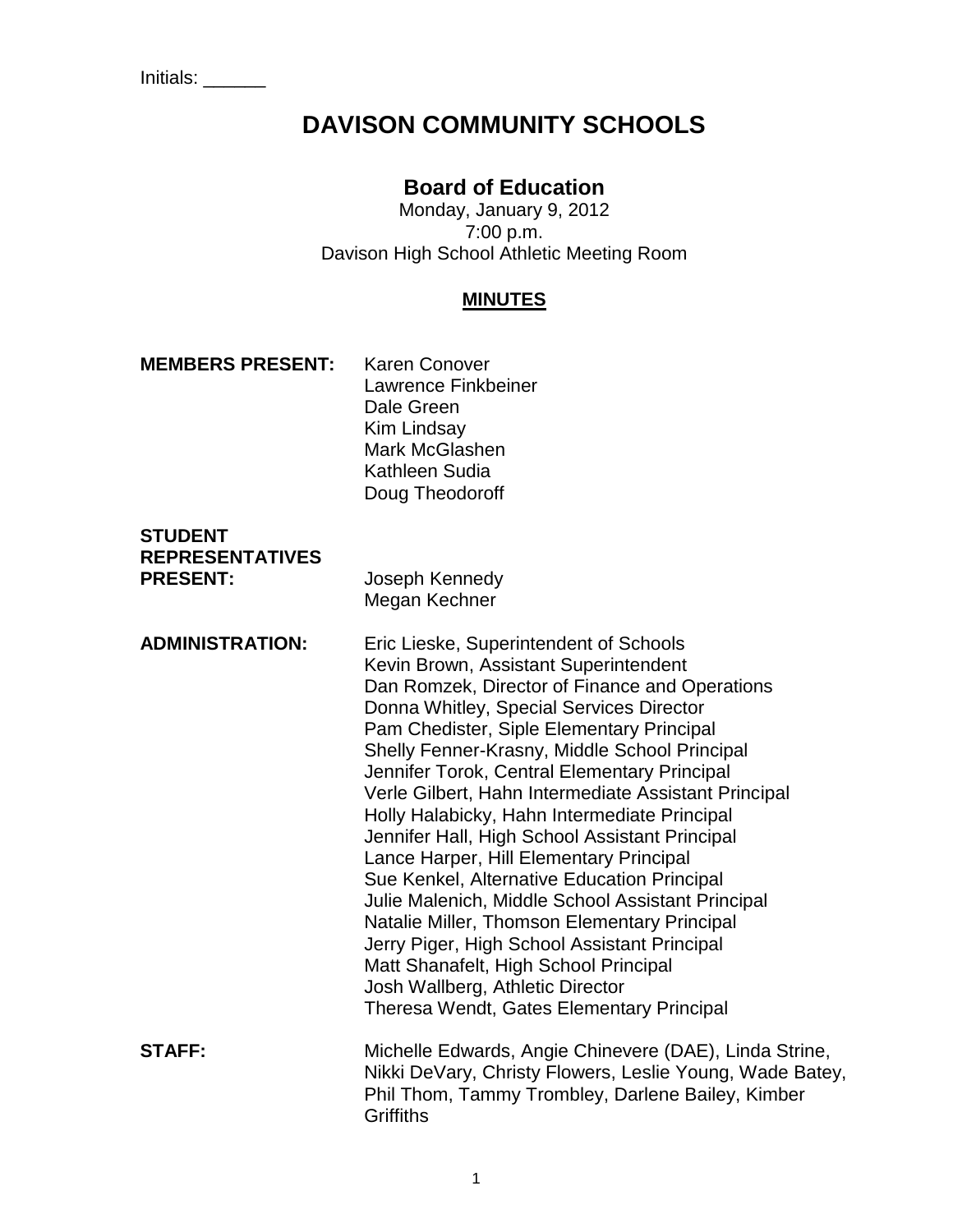Initials: \_\_\_\_\_ January 9, 2012

**OTHER GUESTS:** George Jaksa (Davison Flagstaff), Connie Hill, Kristy Cook, Courtney Kazor, Savannah Kent, Avery Lawrence, Megan Mont, Victoria Ostrander, Heather Radenbaugh, Carley Sherwood, Mary Bartholow, Andrea Gilbert, Aaron Steirehauser, Shannon Weist, Dave Young, Brittany Young, Tori Young, Steve Vamos, Kendy Edinger, Kayla Poszywak, Haylee Wigton, John Kent, Edith Kent, Christina Eisenman, Allison Nordquist, LaTisha Bowie

### **ORDER OF BUSINESS:**

**CALL TO ORDER**: The regular meeting of the Davison Board of Education was called to order by President Kathleen Sudia at 7:03 pm in the Davison High School Athletic Meeting Room.

**PLEDGE OF ALLEGIANCE:** The pledge of allegiance was led by Gates Elementary Principal Theresa Wendt and a group of  $4<sup>th</sup>$  grade students who volunteer to assist the librarian by shelving library books during their lunch recess one day each week. The students also recited a poem written by Gates Elementary Teacher Darlene Bailey titled *In Appreciation for our Davison Board of Education*.

**ROLL CALL:** Kathy LaFeldt read the roll. Members present: Karen Conover, Lawrence Finkbeiner, Dale Green, Kim Lindsay, Mark McGlashen, Kathleen Sudia, and Doug Theodoroff. Student members present: Megan Kechner and Joseph Kennedy.

**APPROVAL OF AGENDA:** Moved by Mark McGlashen, supported by Doug Theodoroff, to approve the agenda as presented. The motion was carried with a vote of 7-yes, 0-no.

**APPROVAL OF CONSENT AGENDA:** Moved by Karen Conover, supported by Larry Finkbeiner, to approve the consent agenda which included items 1-5 below:

- 1. **Approval of Minutes:** Approval of the open session minutes for the previous regular meeting of December 12, 2011. Approval of the closed session minutes of December 12, 2011. Approval of the minutes for committee meetings held since the December 12, 2011 board meeting.
- 2. **Approval of Bills for Payment:** Approval of payment of the bills for December:

AP-Pooled Cash: General Fund, DCER Fund, DTV Fund, Food Service Fund, and Student Activity Fund  $$ 1,026,633.17$ Building & Site Sinking Fund 27,010.80

3. **Treasurer's Report:** Approval of the Treasurer's Report for the month of December.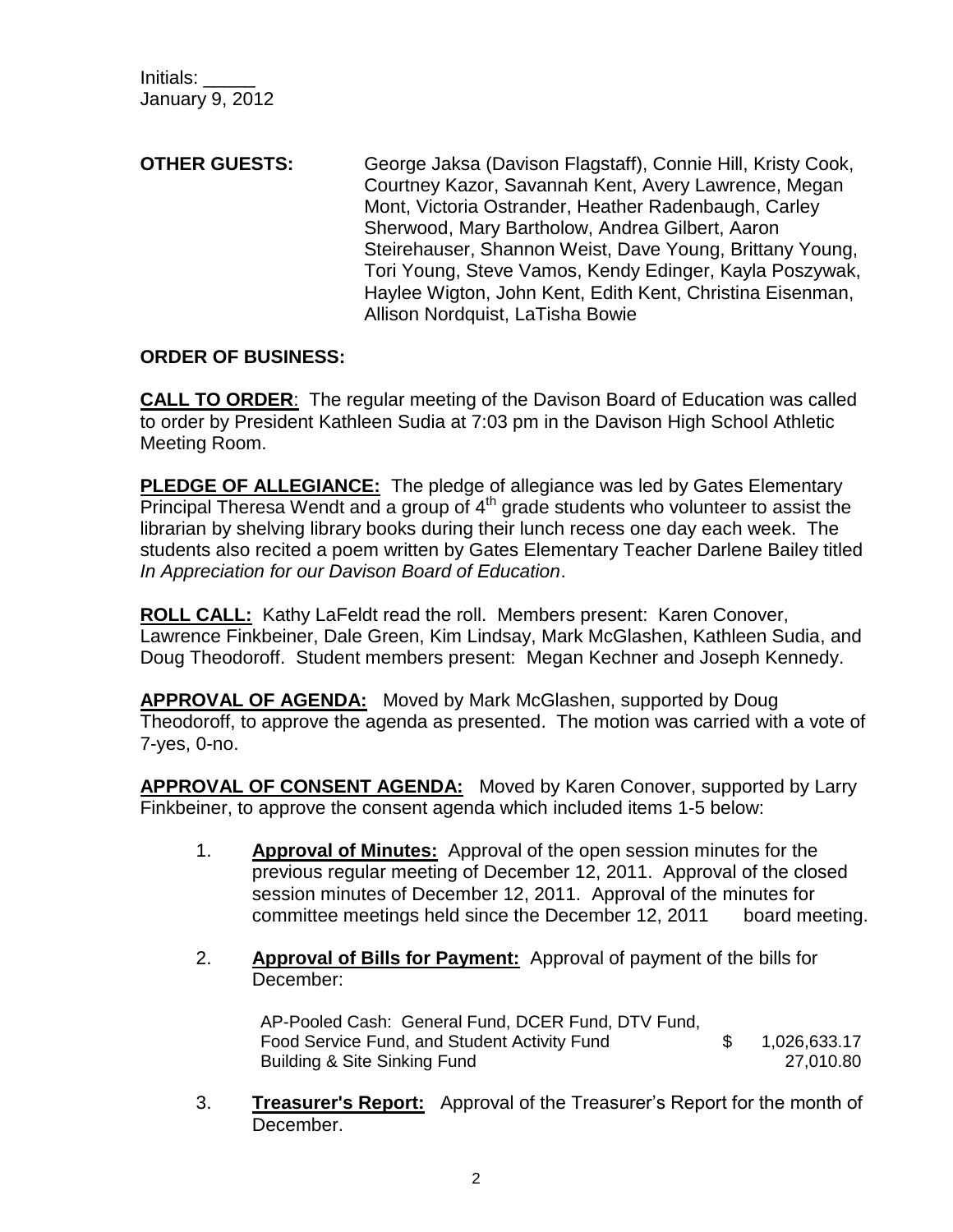Initials: \_\_\_\_\_ January 9, 2012

- 4. **Monthly Personnel Report:** Approval of personnel activity for the period of December 8, 2011 through January 4, 2012. Superintendent Lieske announced the resignation of Director of Finance and Operations Dan Romzek effective January 23, 2012. He also announced the following administrative reorganization: Superintendent Lieske will oversee the operations of the district, Assistant Superintendent Kevin Brown will oversee our custodial and transportation departments, Custodial and Maintenance Supervisor Phil Thom will have the additional responsibility of facilities supervision, and Accountant Leslie Young will be promoted to Director of Business Services and will also oversee our food services department. Leslie Young was introduced and congratulated on her new position.
- 5. **Quarterly Financial Report:** Approval of the Quarterly Finance Report through December 31, 2011 including budgets for the General Operating Fund, DCER Fund, DTV Fund, School Lunch Fund, and Student Activity Fund.

The motion was carried with a vote of 7-yes, 0-no.

### **COMMUNICATIONS:**

#### **Special Presentations**

**Recognition of Board Members:** January is "School Board Member Recognition Month" in Michigan. In acknowledgment of the Board's service to the district the following recognitions were presented:

Siple Elementary Principal Pam Chedister and Davison High School Principal Matt Shanafelt, on behalf of the district administrators, shared their gratitude and appreciation for each member's leadership and many contributions to the district. A video created by DTV was presented to the Board containing clips of students and staff throughout the district expressing what they believe a school board is and does along with comments of appreciation. Each board member was given a rose and individual copy of the DVD. The student representatives were presented with Cardinal Shop gift certificates.

Superintendent Lieske expressed his appreciation for each board member's excellent governance and leadership. He also recognized the DTV staff and students for providing the creative video and the Middle School Orchestra for performing during the evening's reception.

Davison Middle School Orchestra Teacher John Marttila and seven of his students played a special piece to honor the Board.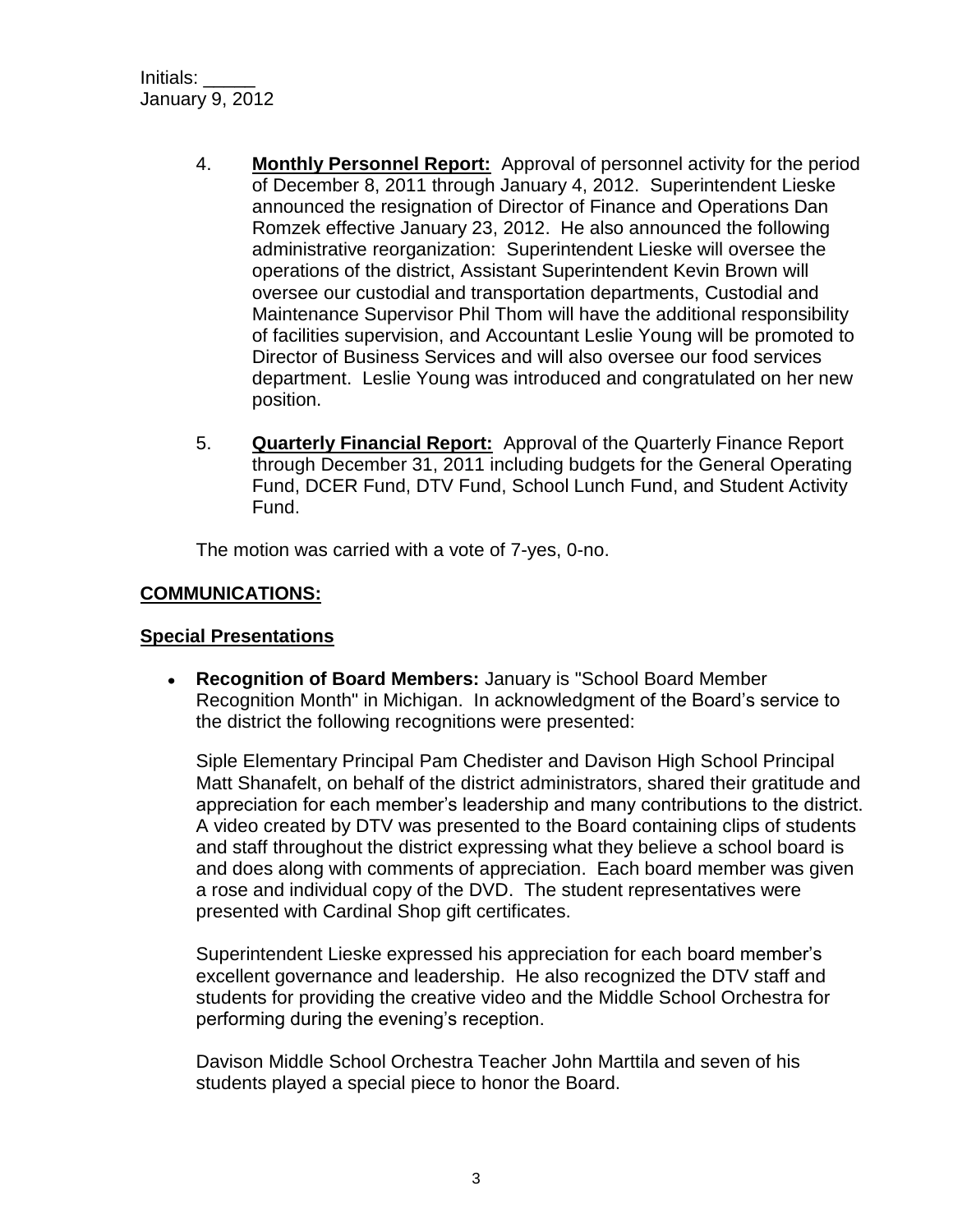Davison Education Association Vice President Angie Chinevere informed members that a \$100 donation has been made in the Board's name to Outreach East on behalf of the DEA. Student representatives were presented with Tim Horton gift cards. Ms. Chinevere thanked board members and expressed appreciation for their hard work, commitment, and dedication to the district.

A resolution was presented to proclaim that the Davison Community Schools joins the Board of Education of the State of Michigan, declaring January 2012 as Local School Board Member Recognition Month in Michigan.

**Positive Instrumental Training (PIT) Intervention:** Siple Elementary Music Teacher Nikki DeVary and Literacy Specialist Christy Flowers provided information on this new instrumental music intervention program currently taking place at Siple Elementary.

**From the Public:** Visitors were welcomed and invited to address the Board.

• The Board of Education heard public comments.

**Correspondence:** There was no correspondence to be read.

## **ACTION ITEMS:**

**APPROVAL OF BEST PRACTICES INCENTIVE RESOLUTION:** For the 2011/12 school year's budget, the state is providing financial incentives to schools districts that provide best practices. The district meets four of the five best practices as identified in Section 22f of the State School Aid Act which will enable the district to receive the \$100 per pupil incentive. A resolution was presented certifying that the district has complied with the required criteria. Moved by Karen Conover, supported by Doug Theodoroff, to approve this resolution as recommended. A roll call vote was taken. The motion was carried with a vote of 7-yes, 0-no. (A copy of the resolution follows the official minutes.)

**APPROVAL OF 457 DEFERRED COMPENSATION PLAN AMENDMENT:** In order to comply with recent federal legislation, the district's 457 Deferred Compensation Plan must be amended. A recommendation memo from Dan Romzek was provided, along with the proposed plan amendment resolution from Attorney Janet Lanyon of Dean & Fulkerson. Moved by Larry Finkbeiner, supported by Kim Lindsay, to approve the proposed plan amendment resolution to amend the 457 Deferred Compensation Plan as recommended. There was discussion and questions were answered. The motion was carried with a vote of 7-yes, 0-no. (A copy of the resolution follows the official minutes.)

**ACCEPTANCE OF CONTRIBUTIONS:** Moved by Karen Conover, supported by Dale Green, to gratefully accept the following contributions and to direct the Superintendent to express the Board's gratitude in writing: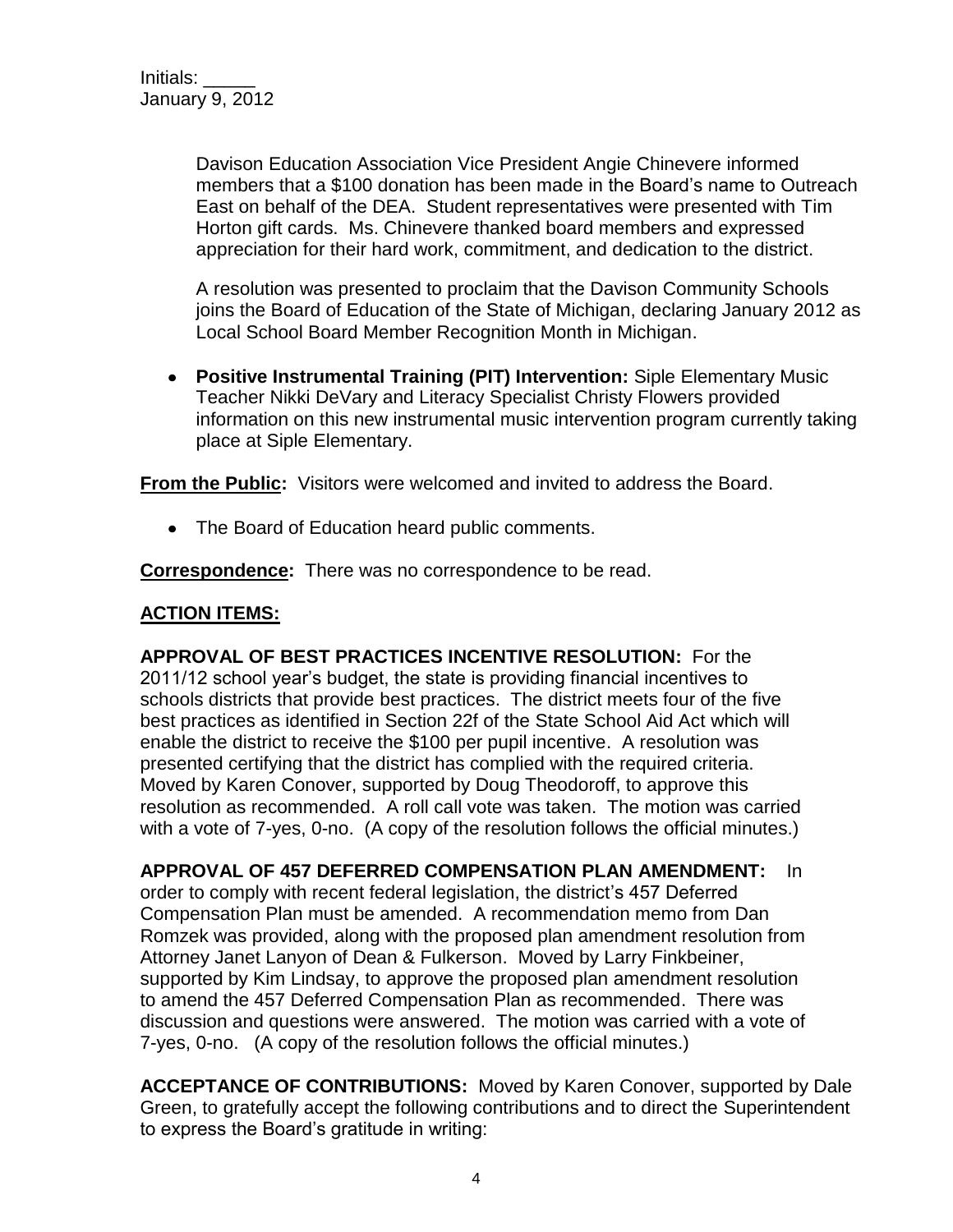- Davison parents Troy and Dana Spence donated two Dell computers, computer games, and Leap Pad Learning Books to Siple Elementary. The items will provide additional student learning through technology in the kindergarten classroom.
- Patti Zebelian donated the following collection of reading games by LinguiSystems: Vocabulary Play by Play, The Comprehension Game, and Read-A-Bit. These games boost various reading skills and will be used at our elementary buildings district-wide.
- Davison parents Christine and Ronald Stephens donated seven large boxes of paperback and hard cover books to Gates Elementary for use by students in various classroom libraries.
- Davison resident Richard DuCharme donated \$500 to Davison High School to provide additional funding for the Robotics Team.

The motion was carried with a vote of 7-yes, 0-no.

#### **INFORMATIONAL ITEMS:**

#### **From our Superintendent:**

Superintendent Lieske provided information regarding the district's Anti-Bullying Task Force and the upcoming Revenue Estimating Conference scheduled on Friday, January 13. He also thanked Dan Romzek for providing over eleven years of service to the district and wished him well in his new position at Rochester Schools.

#### **From our Student Representatives:**

Megan Kechner and Joseph Kennedy reported on events of interest at Davison High School.

#### **Other Matters Which May Properly Come Before the Board** (From Board members)**:**

• The Board of Education made comments.

#### **Future Meeting Dates:**

Next Regular Meeting: Tuesday, February 6, 2012 7:00 pm Davison High School Athletic Meeting Room 1250 N. Oak Road Davison, MI 48423